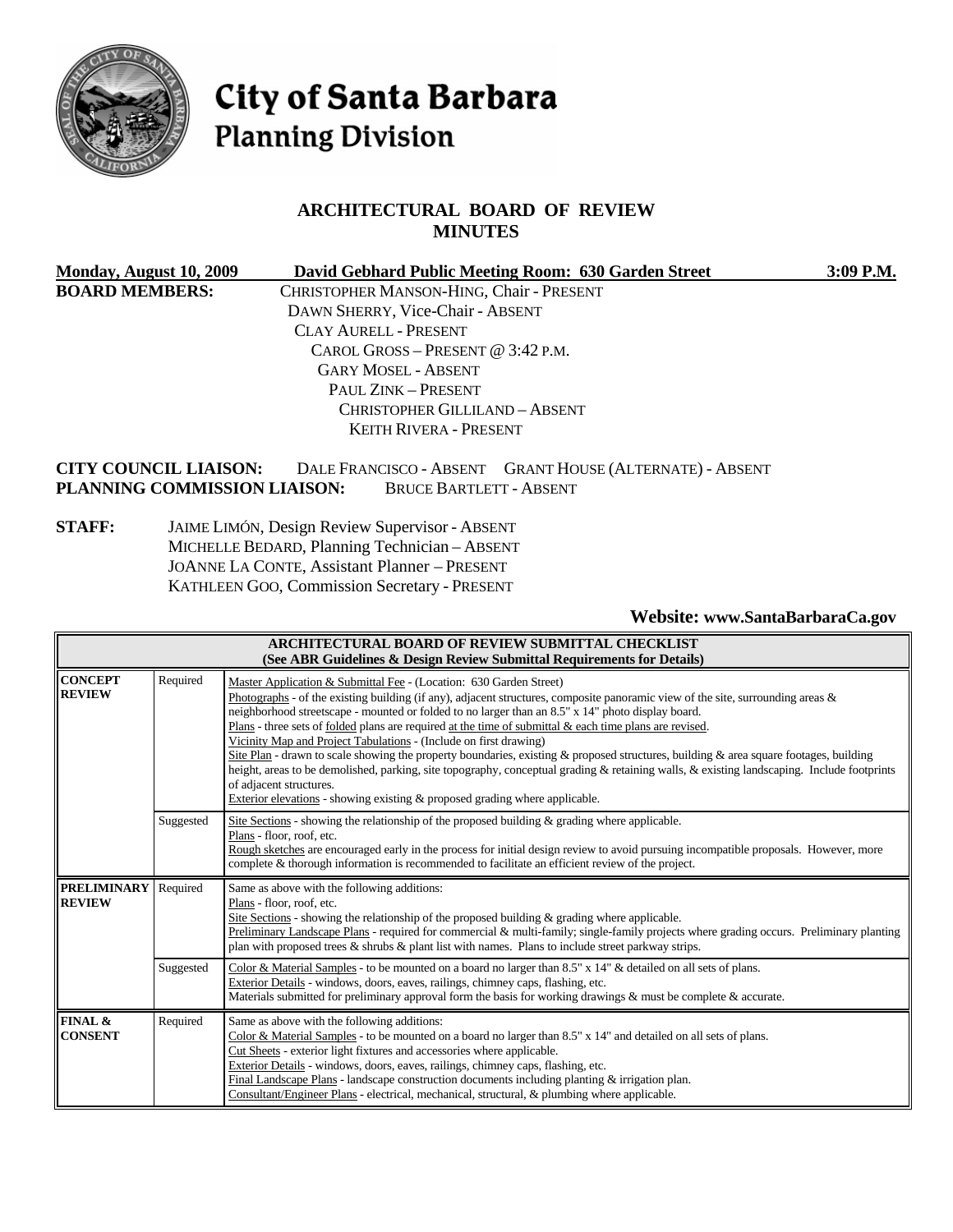#### **PLEASE BE ADVISED**

- The approximate time the project will be reviewed is listed to the left of each item. It is suggested that applicants arrive 15 minutes early. The agenda schedule is subject to change as cancellations occur. Staff will notify applicants of time changes.
- The applicant's presence is required. If an applicant is not present, the item will be postponed indefinitely. If an applicant cancels or postpones an item without providing advance notice, the item will be postponed indefinitely and will not be placed on the following Architectural Board of Review (ABR) agenda. In order to reschedule the item for review, a rescheduling fee will be paid and the applicant must fill out and file a Supplemental Application Form at 630 Garden Street (Community Development Department) in addition to submitting appropriate plans.
- All approvals made by the ABR are based on compliance with Municipal Code Chapter 22.68 and with adopted ABR guidelines. Some agenda items have received a mailed notice and are subject to a public hearing.
- The ABR may grant an approval for any project scheduled on the agenda if sufficient information has been provided and no other discretionary review is required. Substitution of plans is not allowed, if revised plans differing from the submittal sets are brought to the meeting, motions for preliminary or final approval will be contingent upon staff review for code compliance.
- The Board may refer items to the Consent Calendar for Preliminary and Final Architectural Board of Review approval.
- Concept review comments are valid for one year. A Preliminary approval is valid for one year from the date of the approval unless a time extension has been granted. A Final approval is valid for two years from the date of final action unless a time extension has been granted or a Building Permit has been issued.
- Decisions of the ABR may be appealed to the City Council. For further information on appeals, contact the Planning Division Staff or the City Clerk's office. Appeals must be in writing and must be filed with the City Clerk at City Hall, 735 Anacapa St. within ten (10) calendar days of the meeting at which the Board took action or rendered its decision.
- **AMERICANS WITH DISABILITIES ACT:** In compliance with the Americans with Disabilities Act, if you need special assistance to gain access to, comment at, or participate in this meeting, please contact the Planning Division at 805-564-5470. If possible, notification at least 48 hours prior to the meeting will enable the City to make reasonable arrangements in most cases.
- **AGENDAS, MINUTES and REPORTS**: Copies of all documents relating to agenda items are available for review at 630 Garden St. and agendas and minutes are posted online at [www.SantaBarbaraCa.gov/](http://www.santabarbaraca.gov/)abr. **Materials related to an item on this agenda submitted to the ABR after distribution of the agenda packet are available for public inspection in the Community Development Department located at 630 Garden St., during normal business hours.** If you have any questions or wish to review the plans, please contact Michelle Bedard, at (805) 564-5470 between the hours of 8:30 a.m. to 4:00 p.m., Monday through Thursday, and every other Friday, or by email at [mbedard@santabarbaraca.gov](mailto:mbedard@santabarbaraca.gov). Please check our website under City Calendar to verify closure dates.

## **LICENSING ADVISORY:**

The Business and Professions Code of the State of California and the Municipal Code of the city of Santa Barbara restrict preparation of plans for certain project types to licensed professionals. Applicants are encouraged to consult with Building and Safety Staff or Planning Staff to verify requirements for their specific projects.

Unlicensed persons are limited to the preparation of plans for:

- $\triangleright$  Single or multiple family dwellings not to exceed four (4) units per lot, of wood frame construction, and not more than two stories and basement in height;
- $\triangleright$  Non-structural changes to storefronts; and,
- ¾ Landscaping for single-family dwellings, or projects consisting solely of landscaping of not more than 5,000 square feet.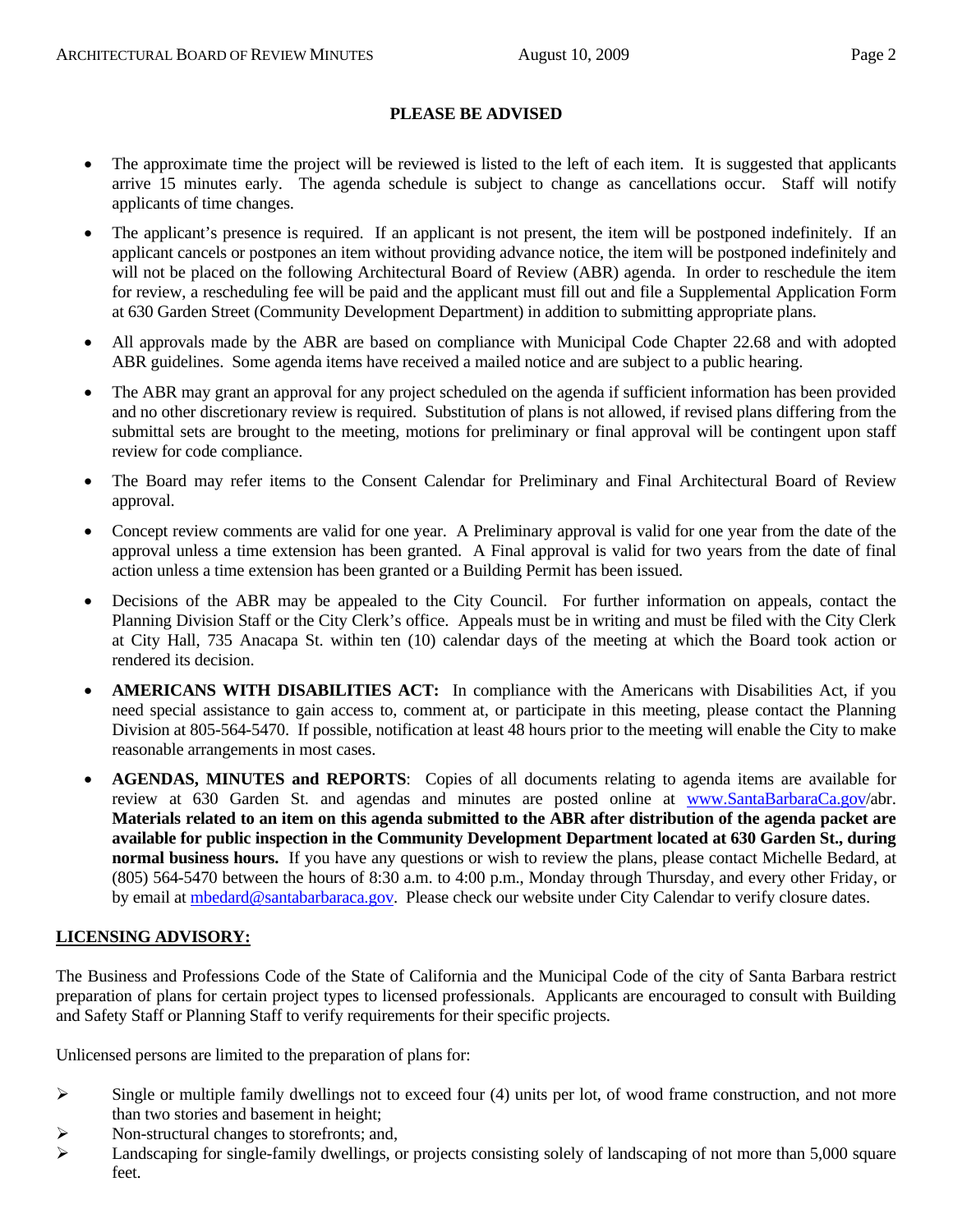## **NOTICE:**

- 1. That on Thursday, August 6, 2009 at 4:00 p.m., this Agenda was duly posted on the indoor and outdoor bulletin boards at the Community Development Department, 630 Garden Street, and online at [www.SantaBarbaraCa.gov/abr.](http://www.santabarbaraca.gov/abr)
- 2. This regular meeting of the Architectural Board of Review will be broadcast live on City TV-18, or on your computer via <http://www.santabarbaraca.gov/Government/Video/> and then clicking City TV-18 Live Broadcast. City TV-18 will also rebroadcast this meeting in its entirety on Wednesday at 8:00 a.m. on Channel 18. An archived video copy of this meeting will be viewable on computers with high speed internet access the following Wednesday at [www.santabarbaraca.gov/abr](http://www.santabarbaraca.gov/abr) and then clicking *Online Meetings.*

## **CALL TO ORDER.**

The Full Board meeting was called to order at 3:09 p.m.

## **ROLL CALL:**

| Members present: | Manson-Hing, Zink, Gross (present $@$ 3:42 p.m.), Aurell, and Rivera. |
|------------------|-----------------------------------------------------------------------|
| Members absent:  | Sherry, Mosel, and Gilliland                                          |

Staff present: La Conte and Goo.

#### **GENERAL BUSINESS:**

A. Public Comment:

No public comment.

B. Approval of Minutes:

| Motion: | Approval of the minutes of the Architectural Board of Review meeting of <b>July 27, 2009</b> , as<br>amended. |
|---------|---------------------------------------------------------------------------------------------------------------|
| Action: | Zink/Aurell, 4/0/1. Motion carried. (Manson-Hing abstained, Sherry/Mosel/Gilliland/Gross<br>absent).          |

### C. Consent Calendar:

| Motion: | Ratify the Consent Calendar of <b>August 10, 2009</b> . The Consent Calendar was reviewed by <b>Clay</b>                           |
|---------|------------------------------------------------------------------------------------------------------------------------------------|
|         | <b>Aurell and Carol Gross.</b>                                                                                                     |
| Action: | Rivera/Aurell, 4/0/0. Motion carried. (Sherry/Mosel/Gilliland/Gross absent).                                                       |
| Motion: | Ratify the Consent Calendar of <b>August 3, 2009</b> . The Consent Calendar was reviewed by Clay<br><b>Aurell and Carol Gross.</b> |
| Action: | Aurell/Rivera, 4/0/0. Motion carried. (Sherry/Mosel/Gilliland/Gross absent).                                                       |

- D. Announcements, requests by applicants for continuances and withdrawals, future agenda items, and appeals.
	- 1) Ms. LaConte made announced that Board members Sherry, Mosel, and Gilliland will be absent from the meeting.
	- 2) Board member Zink announced that he will be stepping down from agenda Item #1, 421 N. Milpas Street.
- E. Subcommittee Reports: None.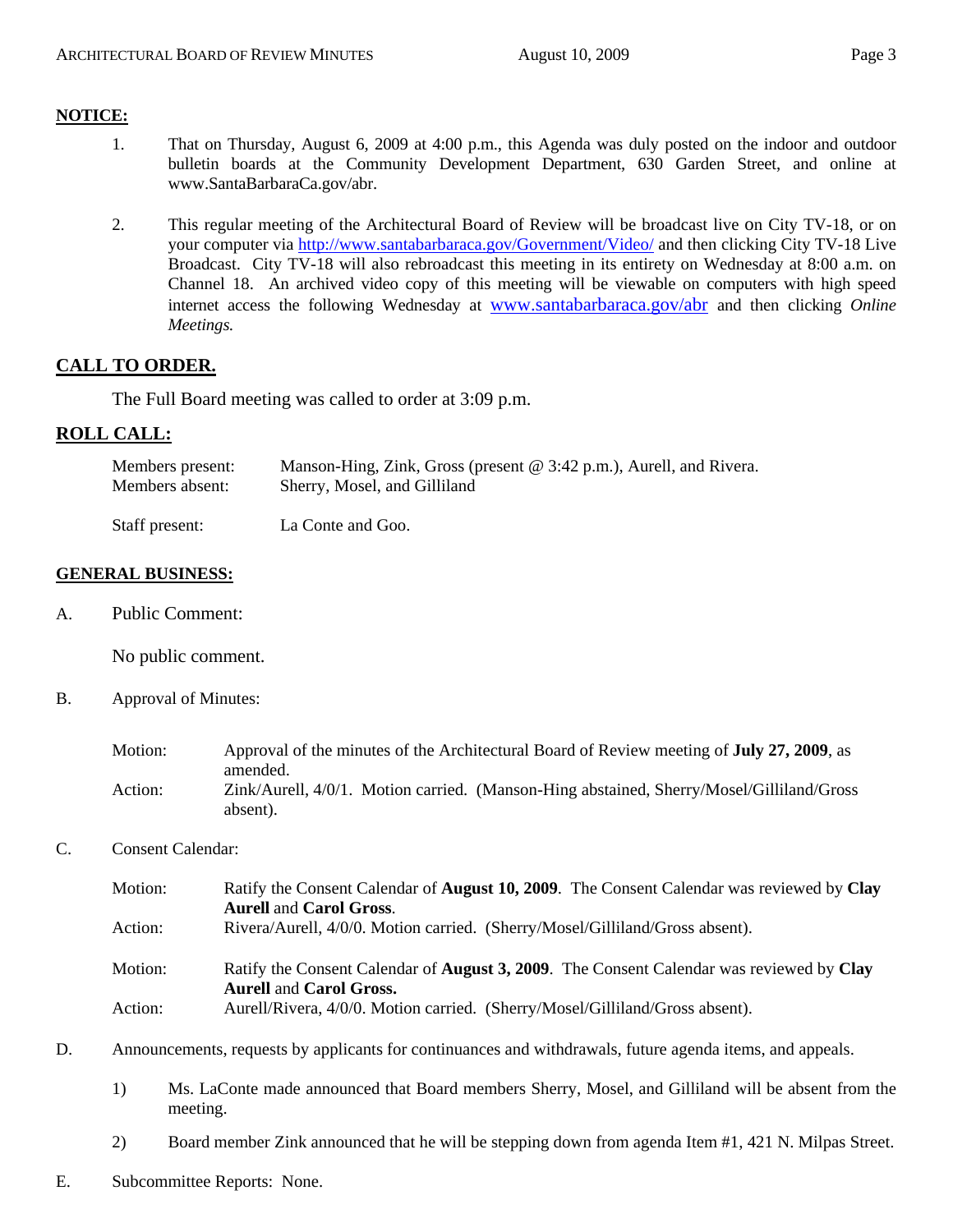# **CONTINUED DISCUSSION ITEM:**

## **(3:10)**

## **REVIEW OF REVISED AUGUST 2009 DRAFT OF UPPER STATE STREET DESIGN AREA GUIDELINES.**

City Staff Presenter: Heather Baker, Project Planner; and Bettie Weiss, City Planner.

Staff reported edits and updates made to the August 2009 Draft of the Upper State Street Design Area Guidelines (Guidelines).

Public comment opened at 3:13 p.m.

Paul Hernadi (submitted letter from Naomi Kovacs-Citizens Planning Assoc.): expressed concern regarding further reinforcement of S-D-2 Zone;requested a general statement be included on need to improve air quality; requested the square footage of all required open spaces, sidewalks, and driveways be subtracted from a two-story structure's buildable size; and requested a change on the statement regarding "community benefits."

Regarding the requested "community benefits" phrasing, Staff recommended replacing the phrase "with the provision of substantial community benefits..." for "with the inclusion of benefits for the community at large, provided in quantity and quality beyond customary requirements..." on Page 5-4 of the final draft of the Guidelines to be consistent with Guideline 24. The Board concurred.

The Board acknowledged public comment email and letters from Richard Solomon (regarding the S-D-2 Zone required 20-foot setback) and Paula Westbury.

Public comment closed at 3:24 p.m.

Staff confirmed the Draft Guidelines will be ready for review by City Council after comments are incorporated from this meeting.

## **Discussion held.**

Board Suggestions and Comments:

- 1. Table of Contents: Change Chapter 3 to new title "Design Elements".
- 2. Clarify a statement that photo examples are to be reviewed in the context of what they are illustrating only, but not to consider each building or site layout pictured as a complete appropriate solution.
- 3. Clarify that although City transportation and other public improvement projects are subject to these Guidelines, the Guidelines mainly address development projects on individual properties.
- 4. Page 1-6: Delete reference to "North State" in the text, since it is not illustrated.
- 5. Chapter 3: Correct pagination/formatting in Chapter 3, and on Page 3-2.
- 6. Page 3-2: Correct Figure 5 to show Mac Kenzie Park as on the south side of the street.
- 7. Page 4-2 Guideline 59: Soften this language regarding removing parking lot barriers. The practicality of suggestions such as linking parking lots together and removing barriers between lots is questionable, and cannot be legally enforced in adjusting private and commercial property lines.
- 8. Page 4-3 Goal: Delete or clarify the phrase "or district" in the goal.
- 9. Examine Guideline 11 on page 3-4 and compare to reference on Mediterranean architecture on Page 3-14.
- 10. It would be better if the Guidelines could provide guidance to assist in "fine-tuning" Board decisions on land-use and density issues. Guidelines could provide a stronger "vision" for the area.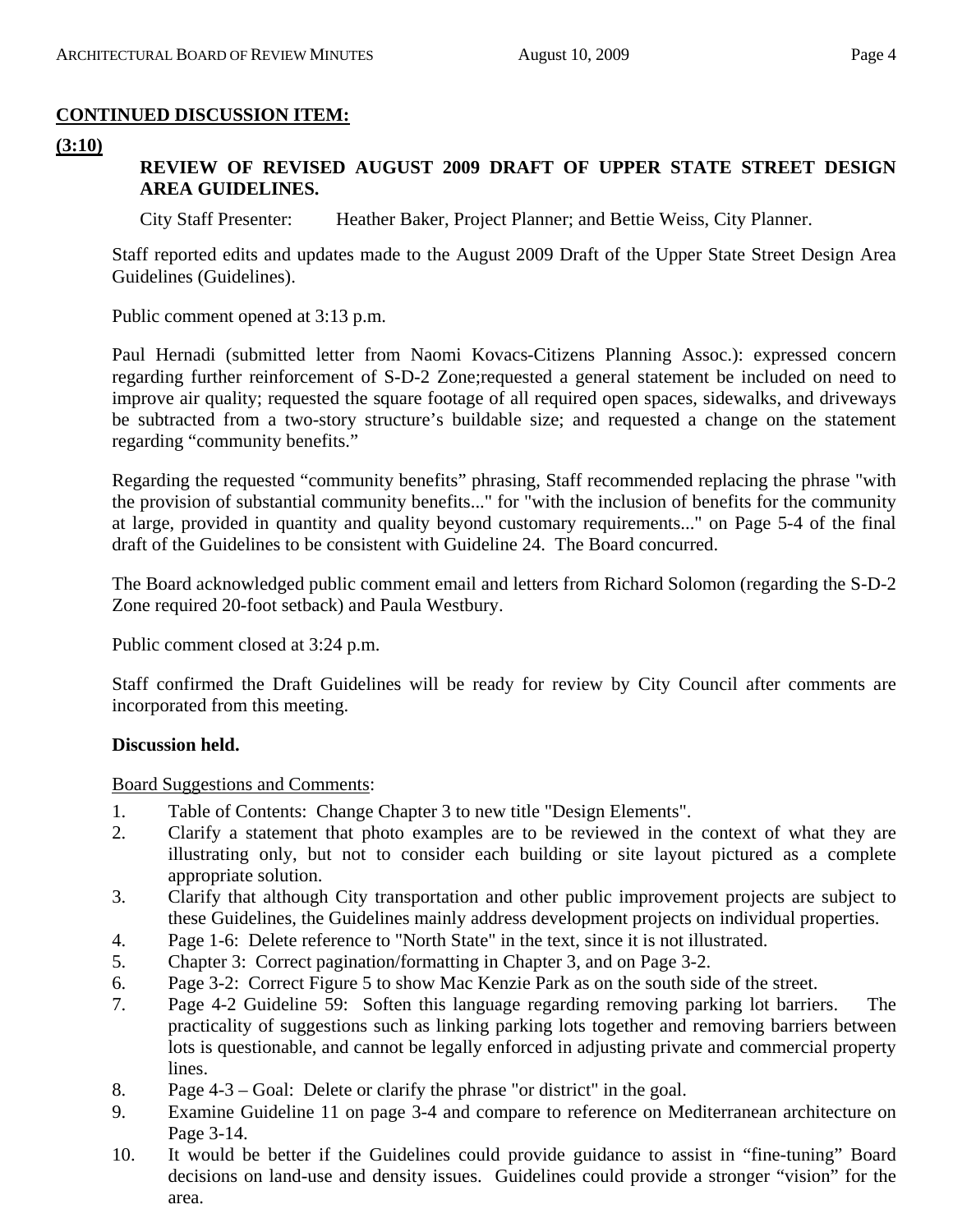- 11. Some contradictions exist in the Guidelines and the lack of clear direction provided for possible future situations such as encouragement and provision for outdoor pedestrian-friendly environments. In some cases, it provides over-broad direction regarding "key characteristics" mentioned. In addition, some graphic diagrams (Fig. 3-3) should be clarified.
- 12. Correct the name of Loretto vs. San Roque Plaza.

Ms. Weiss requested the Board to specifically review the "compatibility" section of the Draft Guidelines in Chapter 5.

### **Motion: To forward the Upper State Street Area Design Guidelines to City Council with a recommendation for adoption with the recommended minor changes incorporated:**

- 1) The Board looks forward to the Plan Santa Barbara process creating a comprehensive vision for the Upper State Street area and a future update to the Upper State Street Area Design Guidelines to communicate that vision.
- 2) The Board has concerns regarding implementation of draft Guideline 59, regarding removing parking lot barriers, and would like to see a revision and softened language for this Guideline.

Action: Zink/Rivera, 4/0/1. Motion carried. (Aurell abstained, Sherry/Mosel/Gilliland absent).

# **PRELIMINARY REVIEW**

## **1. 421 N MILPAS ST C-2 Zone**

| Assessor's Parcel Number: 031-303-021 |                         |
|---------------------------------------|-------------------------|
| <b>Application Number:</b>            | MST2009-00321           |
| Owner:                                | Steven Wells            |
| Architect:                            | Burnell Branch & Pester |

(Proposal for minor alterations to the existing two-story, 2,366 square foot mixed-use building, comprised of 1,528 square feet of commercial space and an 838 square foot second story residential unit. The proposed alterations include new doors and windows, new wrought iron railing, new awnings, improvements to the courtyard, a new plaster wall, new landscaping, and site improvements including the demolition of an existing shed and "as-built" canopy structure. The proposal includes a change of use from a restaurant/bakery to office. No new square footage is proposed. An existing, detached 515 square foot single-family residential unit will remain unaltered. The proposal will abate ENF2009-00253.)

## **(Preliminary and Final Approval are requested.)**

(4:02)

Present: Tracy Burnell and Britt Jewett, Architects; and Derek Eikenberger, Landscape Architect.

Public comment opened at 4:08 p.m. As no one wished to speak, public comment was closed.

An opposition letter from Paula Westbury was acknowledged by the Board.

### **Motion: Final Approval with conditions:**

- 1) On the east elevation, the small window is to match the adjacent window.
- 2) Applicant has the option to submit an application to install grills on the windows at a later date.
- 3) The two new windows along Milpas Street are to be recessed in the same dimension as the proposed door on the Milpas Street elevation.
- Action: Gross/Aurell, 4/0/0. Motion carried. (Zink stepped down, Sherry/Mosel/Gilliland absent).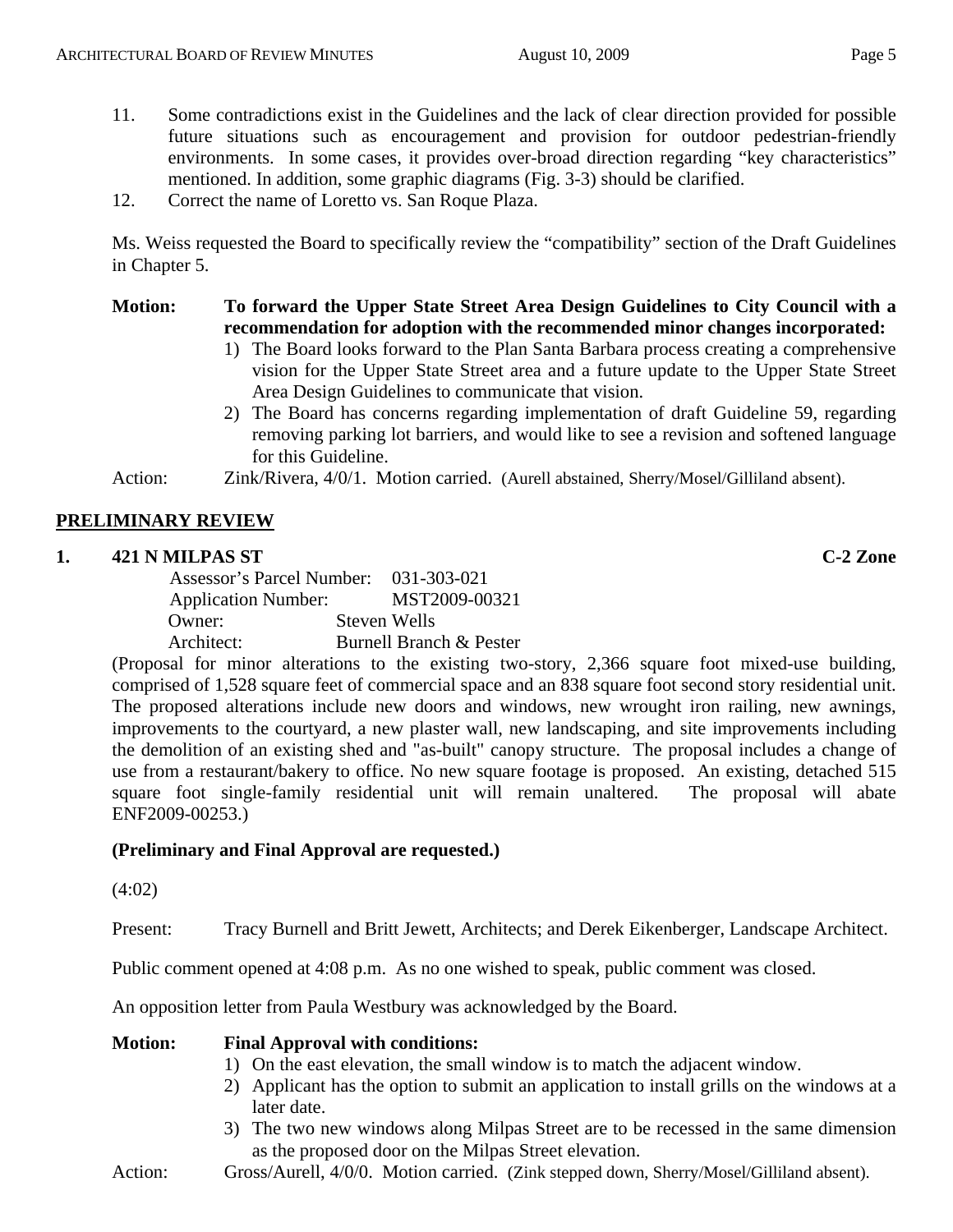## **FINAL REVIEW**

## **2. 810 BOND AVE C-2 Zone**

 Assessor's Parcel Number: 031-234-022 Application Number: MST2004-00351<br>Owner: Peter Kurrels Peter Kurrels Agent: Steve Orosz

(Proposal to convert an existing four-story 6,171 square foot mixed-use development to condominiums. The 7,185 square foot lot is currently developed with three multi-family residential units totaling 3,000 square feet and 3,171 square feet of commercial space. The residential units to be converted to condominiums consist of one 601 square foot one-bedroom unit, one 1,137 square foot two-bedroom unit, and one 1,262 square foot three-bedroom unit. The commercial space would become a commercial condominium. Seven parking spaces are provided onsite. No exterior architectural alterations are proposed. Planning Commission is required for review of the Tentative Subdivision Map and Condominium Conversion.)

## **(A Substantial Conformance Determination approval was recommended at Planning Commission on 7/23/09. Preliminary and Final Approval are requested.)**

(4:33)

Present: Steve Orosz, Agent; and David Black, Landscape Architect.

Public comment opened at 4:43 p.m. As no one wished to speak, public comment was closed.

An opposition letter from Paula Westbury was acknowledged by the Board.

| <b>Motion:</b> | Final Approval with the condition for the applicant to add another potted plant at |  |  |
|----------------|------------------------------------------------------------------------------------|--|--|
|                | the angled parking stall as noted on the plans.                                    |  |  |
| Action:        | Zink/Aurell, 5/0/0. Motion carried. (Sherry/Mosel/Gilliland absent).               |  |  |

## **PRELIMINARY REVIEW**

### **3.** 505 WENTWORTH AVE **R-3** Zone

| <b>Assessor's Parcel Number:</b> | 037-143-010              |
|----------------------------------|--------------------------|
| <b>Application Number:</b>       | MST2007-00345            |
| Owner:                           | Wentworth Investors, LLC |
| Architect:                       | Jose Luis Esparza        |

(Proposal to construct three new two story residential condominiums on an existing 6,500 square foot vacant lot in the R-3 Zone. The proposal includes 2 two-bedroom units totaling 2,128 square feet and 1 one-bedroom unit totaling 1,042 square feet. An attached 438 square foot two-car garage is proposed for each unit. The parcel has a 2% slope and 256.7 yards of grading is proposed.)

### **(Preliminary Approval is requested. Project requires compliance with Staff Hearing Officer Resolution No. 057-09.)**

(4:54)

Present: Jose Luis Esparza, Architect.

Public comment opened at 5:05 p.m. As no one wished to speak, public comment was closed.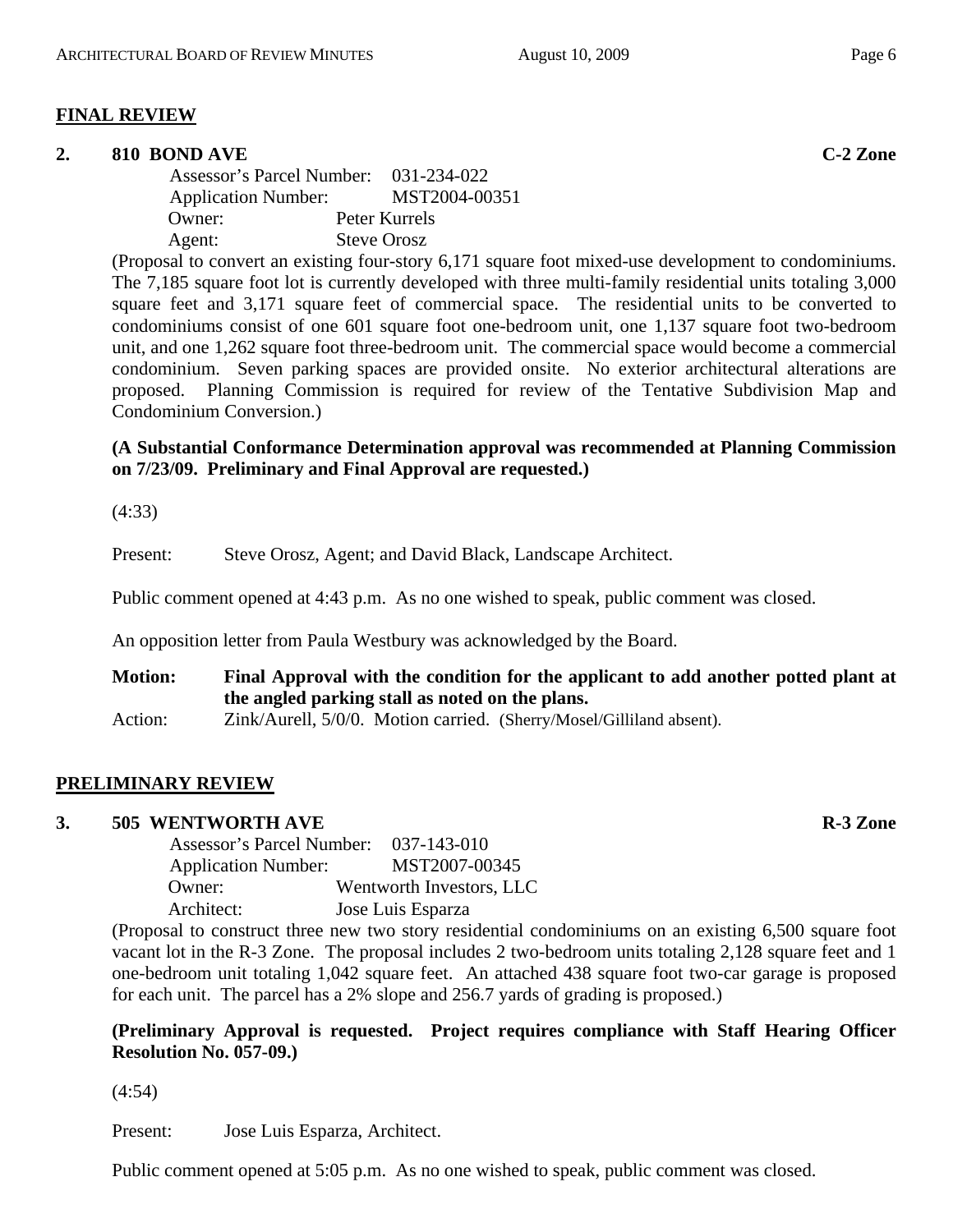An opposition letter from Paula Westbury was acknowledged by the Board.

## **Motion: Preliminary Approval with conditions and continued one week to Consent Calendar:**

- 1) Study the necessary changes to make the front porch area more usable; and widen the porch area by 5-feet minimum from the guard rail.
- LANDSCAPING:
- 1) In the front yard portion of the planter intruding into the sidewalk, incorporate plantings large enough to deter pedestrians from walking through the planter area.
- 2) Reconsider the two trees in the front yard placed within 20 feet of each other to be of a different species due to size at maturity.
- 3) Correct the plan legend of tree in the back yard to correct the referenced "AG GRA" and identify the referenced tree.
- 4) The backflow area should be reconsidered for optimal screening.

Action: Rivera/Gross, 5/0/0. Motion carried. (Sherry/Mosel/Gilliland absent).

## **PRELIMINARY REVIEW**

### **4. 505 W LOS OLIVOS ST R-3 Zone**

| <b>Assessor's Parcel Number:</b> | $025 - 210 - 012$        |
|----------------------------------|--------------------------|
| <b>Application Number:</b>       | MST2007-00470            |
| Owner:                           | Douglas Jones            |
| Architect:                       | Peikert Group Architects |

(The 13 unit condominium project includes a lot merger; demolition of a duplex and detached garage; demolition of a single-family residence and attached garage; construction of nine new three bedroom units and one new two-bedroom unit in three new buildings; addition to the existing apartment building; and remodel and conversion of the apartment building into two three-bedroom and one one-bedroom condominiums. The parking for the converted apartment building would be provided by one uncovered and five covered spaces in the existing carport and the parking for the ten newly constructed units would be provided with two-car garages attached to each unit. Three guest parking spaces would also be provided. The proposed development would total 24,635 square feet on the 32,550 square foot lot. Two of the three-bedroom units would be provided to middle income households using a target income of 130% of Area Median Income (AMI) consistent with the Inclusionary Housing Ordinance.)

## **(Project requires compliance with Planning Commission Resolution No. 022-09.)**

(5:17)

Present: Detlev Peikert, and Bonnie Sangster, Peikert Group Architects.

Public comment opened at 5:36 p.m. As no one wished to speak, public comment was closed.

Ralph Philbrook, expressed concern regarding the privacy and public view of the adjacent property; requested one-story entry way length, width, and depth scaled dimensions on the plans.

An opposition letter from Paula Westbury was acknowledged by the Board.

Public comment closed at 5:32 p.m.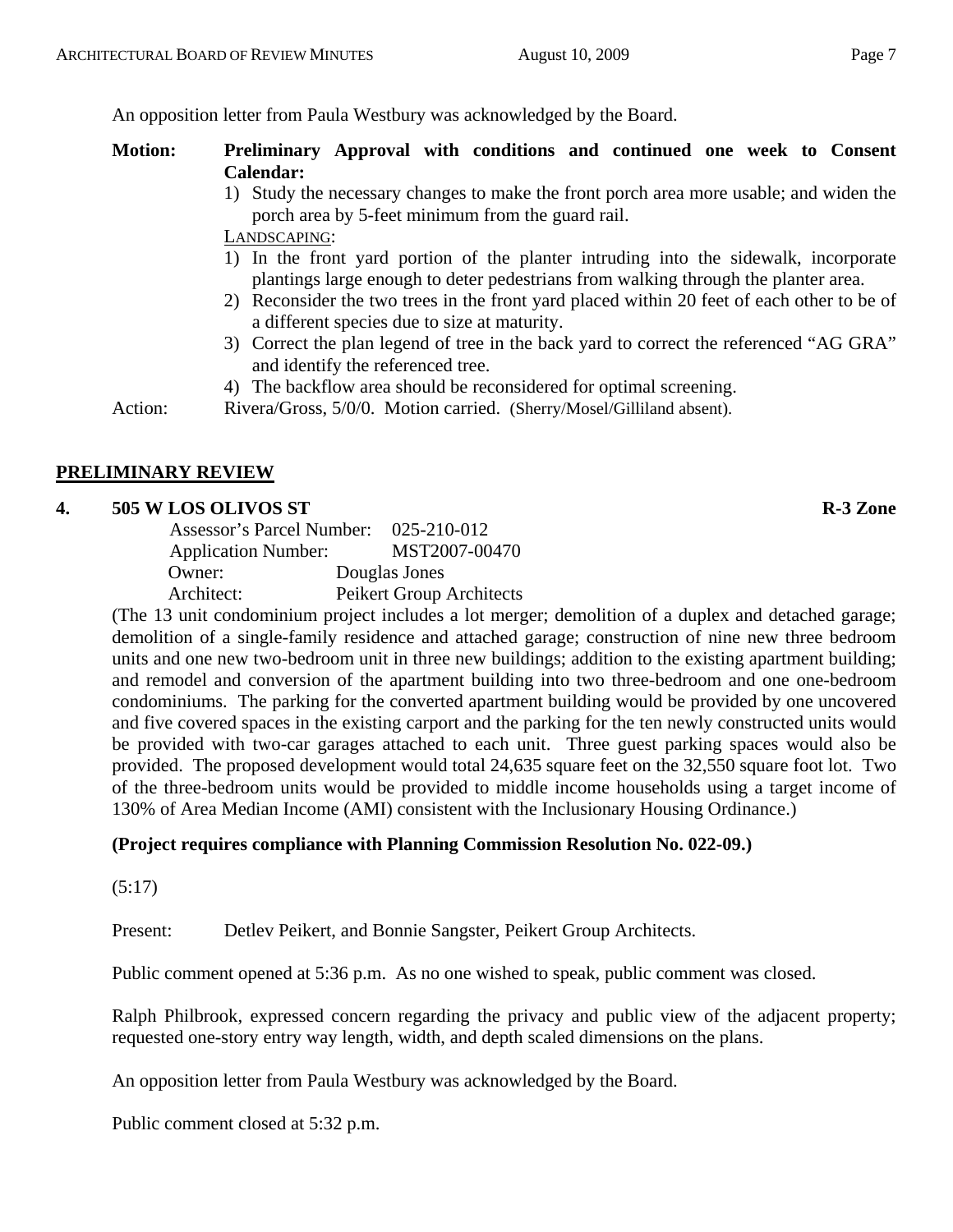## **Motion: Preliminary Approval and continued indefinitely to Full Board with comments:**

- 1) Study the entry porch foyer of Unit #10.
- 2) On Unit #3, study the east elevation and how it addresses the neighboring property.
- 3) Return with samples and suggestions for an appropriate revised color palette to introduce accent colors into the proposed project.

LANDSCAPING:

- 1) Incorporate either two medium sized trees or one large canopy tree to give a more finished appearance to the landscape in the ground cover planter area at the end of the entry driveway hardscape.
- 2) Incorporate full sized shrubs at least 30-inch minimum height in the planter area of the guest parking area to provide additional separation from the lawn area and the trellis and a more finished appearance to the landscape.
- 3) Incorporate some accent rounded shrubs or introduce corner shrubs into the interior walkway area to preserve the intentioned landscape.
- 4) Applicant to make a commitment to incorporate comparable sized oak trees at the entry frontage area, as a compromise, if the existing oak trees are not successfully transplanted within two years after landscape completion.
- 5) Provide stepping stones or a method to redirect pedestrian traffic to preserve landscaping in the planting areas along Los Olivos Street.
- 6) Balance the amount of ground cover plantings and shrubbery so that there is less ground cover and more shrubs for the interior walkway areas and along theLos Olivos Street planting areas.
- Action: Aurell/Rivera, 4/1/0. Motion carried. (Manson-Hing opposed, Sherry/Mosel/Gilliland absent).

Staff Comments: Staff requested the applicant to check with the assigned planner regarding applicable street tree requirements.

# **ADJOURNMENT:**

**The Full Board meeting adjourned at 6:02 p.m.**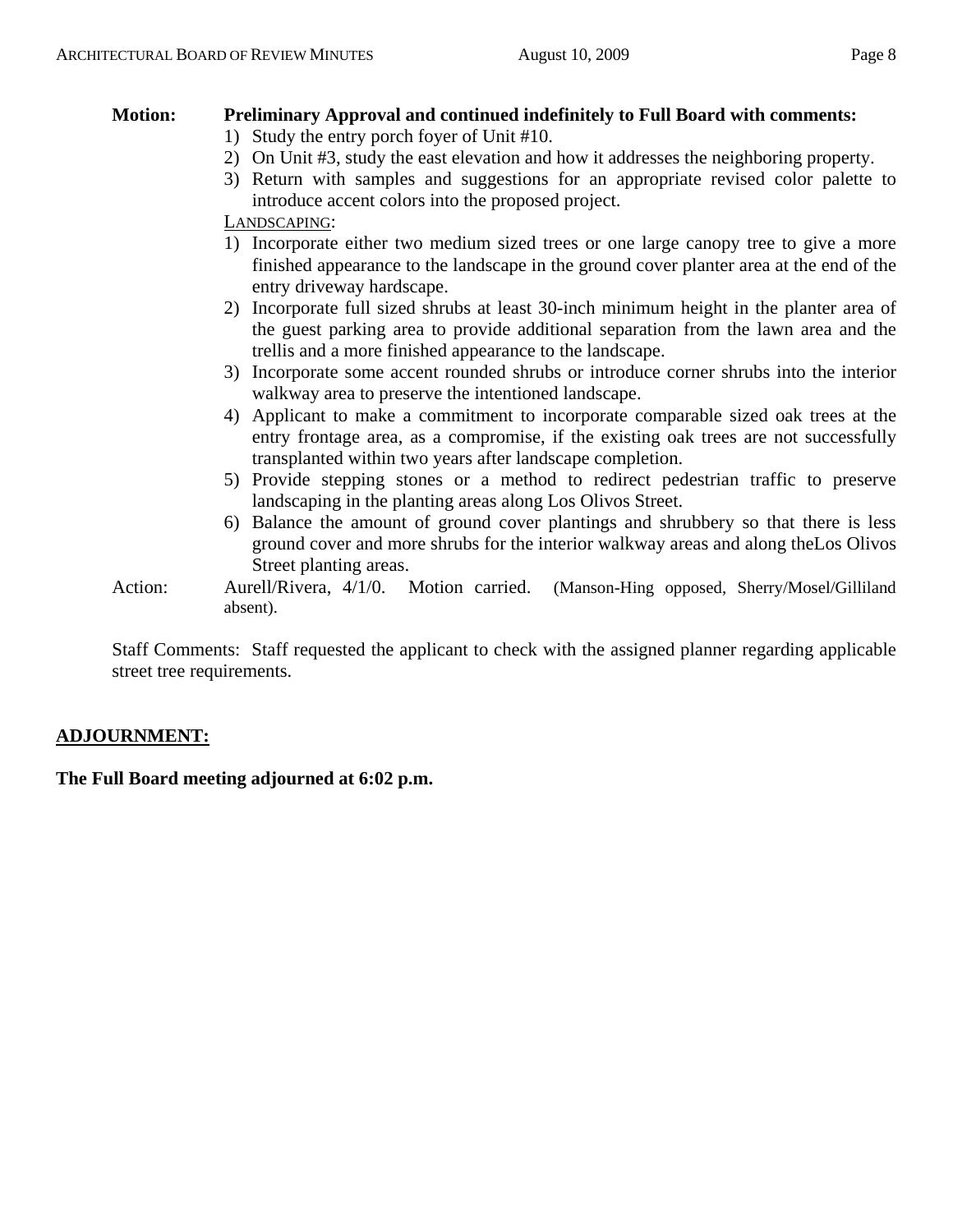### **CONSENT CALENDAR**

#### **FINAL REVIEW**

#### **A. 631 OLIVE ST C-M Zone**

| <b>Assessor's Parcel Number:</b> | 031-160-005                 |
|----------------------------------|-----------------------------|
| <b>Application Number:</b>       | MST2008-00577               |
| Owner:                           | Carl and Constance Lindberg |
| Applicant:                       | <b>Sefton Graham</b>        |

(The project consists of a change of use of an existing 1,091 square foot one-story, single-family residence into a mixed-use building comprised of 629 commercial square feet, with the remaining 462 square feet to remain a residential unit. No exterior alterations are proposed to the existing building. The proposal involves various site improvements including new driveway paving materials, four uncovered parking spaces, including one accessible parking space, and additional site landscaping. The project was reviewed by the Staff Hearing Officer on 7/29/09 for a Medical Cannabis Dispensary Permit and requires compliance with Staff Hearing Officer Resolution No. 065-09.)

**(Action may be taken if sufficient information is provided. Project requires compliance with Staff Hearing Officer Resolution No. 065-09.)** 

**Postponed indefinitely due to the applicant's absence**.

#### **FINAL REVIEW**

#### **B.** 435 E HALEY ST **C-M Zone**

| Assessor's Parcel Number:  | 031-212-026                                                                                                                                                                               |
|----------------------------|-------------------------------------------------------------------------------------------------------------------------------------------------------------------------------------------|
| <b>Application Number:</b> | MST2009-00232                                                                                                                                                                             |
| Owner:                     | D J Holdings, LLC                                                                                                                                                                         |
| Architect:                 | <b>Thompson Naylor Architects</b>                                                                                                                                                         |
|                            | $(D_{\text{max}} \cup \{1, 1, \ldots, 1, 1, \ldots, 1\})$ and $(D_{\text{max}} \cup D_{\text{max}})$ are $D_{\text{max}} \cup D_{\text{max}}$ . Then $D_{\text{max}} \cup D_{\text{max}}$ |

(Proposal to permit an "as-built" spray booth, "as-built" building color changes, to install a Title 24 compliant accessible ramp, remove two doors at the rear of the building, reinstall existing door to clear new ramp, and install new fencing around the trash enclosure.)

#### **(Final approval is requested.)**

### **Final Approval as submitted**.

#### **NEW ITEM**

### **C. 3768 STATE ST C-P/SD-2 Zone**

Assessor's Parcel Number: 053-300-034 Application Number: MST2009-00363 Owner: Gwen Griffin Santa Barbara, LLC Architect: Callison Architects

(Proposed replacement of two existing walk-up ATMs and addition of two over-night depositories. Additional improvements are proposed for the accessible path of travel for an existing ADA parking space. The ATM surrounds and awnings are being replaced prior a prior approval for MST2009-00191)

### **(Action may be taken if sufficient information is provided.)**

**Final Approval as submitted**.